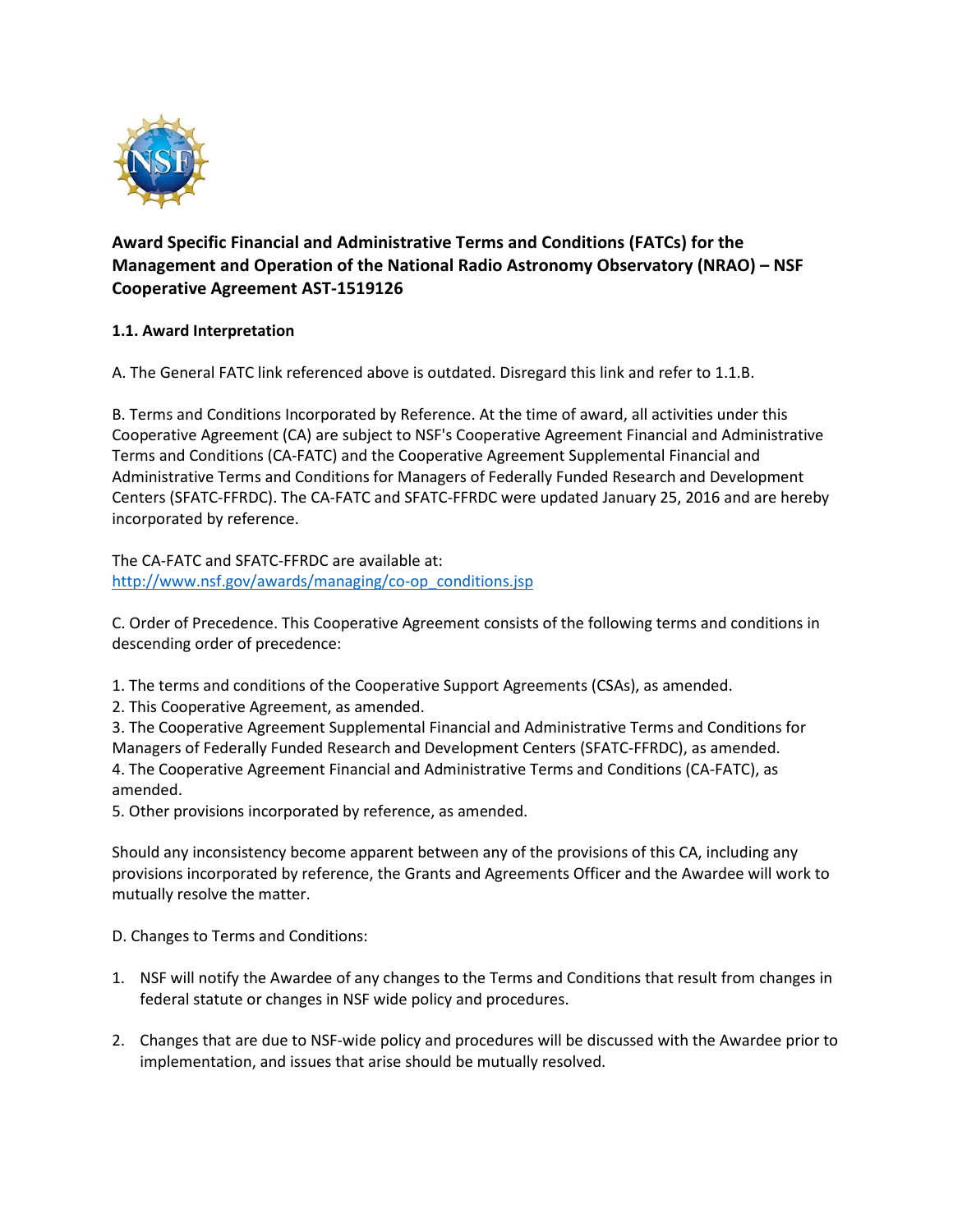- 3. Changes to the Terms and Conditions of this Cooperative Agreement or a Cooperative Support Agreement that are not the result of NSF-wide policy and procedures shall be mutually agreed.
- 4. Deviations from the CA-FATC and SFATC-FFRDC. To meet the specific needs and requirements of this CA, deviations are provided in full text herein. Any modifications to these deviations shall be incorporated by amendment after consultation with the Awardee.
- E. Applicability of Award Requirements:
- 1. The terms and conditions of this Cooperative Agreement, and any Cooperative Support Agreements issued under it, shall apply to the Awardee solely in its role operating and managing NRAO.

### **1.2. Funding**

A. Funding for Management and Operations. The Awardee and NSF activities and responsibilities supported under this cooperative agreement are contingent on the availability of funds and on the performance of the Awardee on the management and operation of NRAO. NSF will provide funding for the management and operation of NRAO through at least three CSAs. The known CSAs will be designated as CSA-V, CSA-A and CSA-T, for the Very Large Array (VLA), Atacama Large Millimeter/submillimeter Array (ALMA) and for the initial transition period, respectively. Other CSAs may be created for other NRAO related activities.

B. In accordance with the National Science Board (NSB) Resolution NSB-2015-44 dated November 19, 2015 authorizing this CA, the NSB stipulated a cap on the amount of funding that could be awarded through the CA as follows:

"WHEREAS, the National Science Board was informed that international and interagency partners intend to contribute approximately \$44,000,000 toward the management and operation of the National Radio Astronomy Observatory (NRAO);

WHEREAS, NRAO is responsible for the Karl G. Jansky Very Large Array near Socorro, New Mexico; North American contributions to the international Atacama Large Millimeter/Submillimeter Array (ALMA) located in Chile; and associated development laboratories, including the Central Development Laboratory in Charlottesville, Virginia;

RESOLVED, that the National Science Board authorized the Director of the National Science Foundation, at her discretion, to make an award to Associated Universities, Inc. for the management and operation of the NRAO for a period of 126 months from April 1, 2016; the NSF appropriated amount is not to exceed \$864,142,800."

C. Any NSF funding provided under this award is subject to cost review. At time of this award, the total funding and the initial funding increments have yet to be determined. Upon completion of the NSF cost review and resolution of any cost issues identified in the review process, actual funding will be provided through three CSAs as described in paragraph 1.2.A above.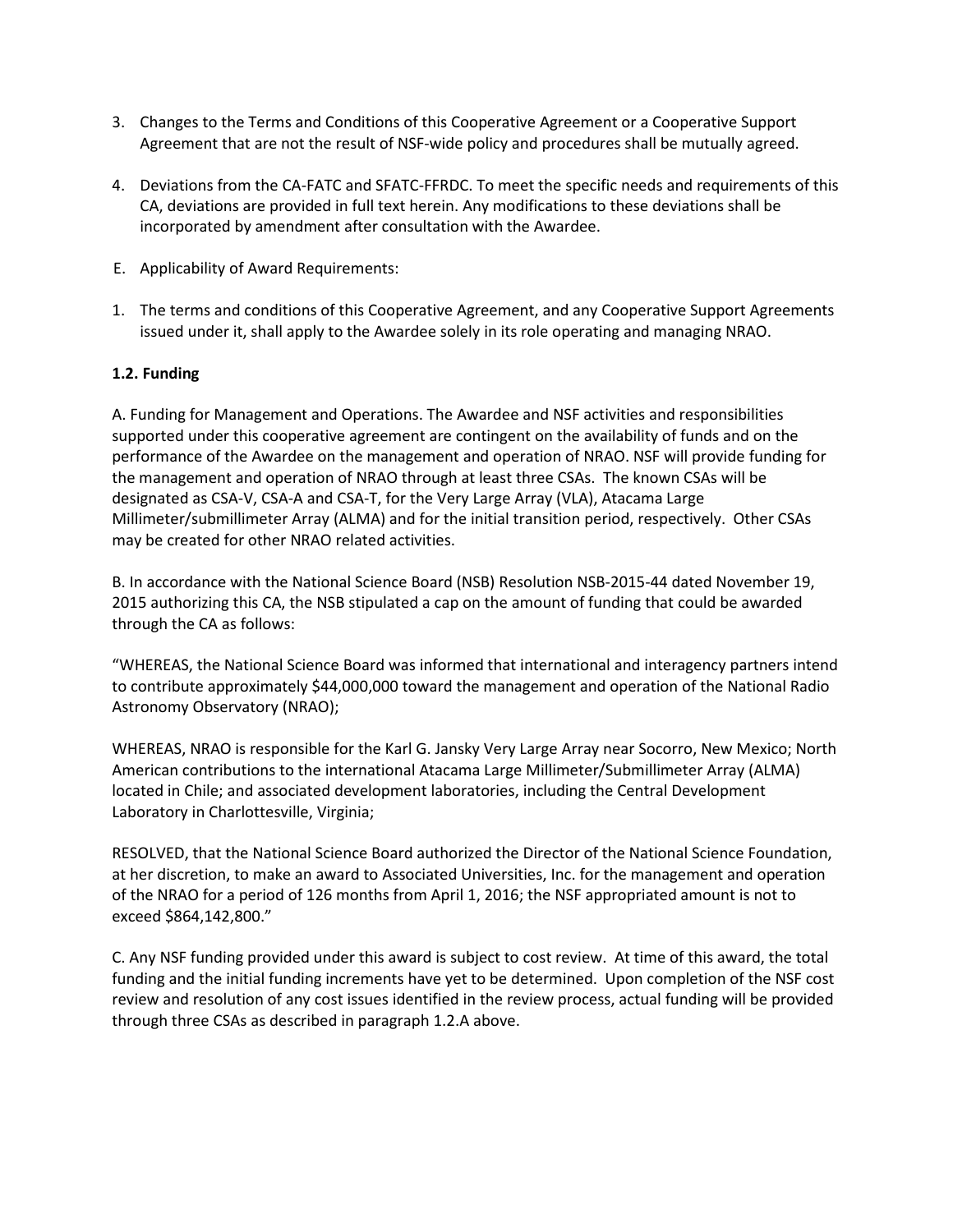D. Funding for other Cooperative Support Agreements. Additional support may be awarded under separate CSAs upon appropriate review and approval in accordance with established NSF merit review policy and procedures.

E. A Common Cost Recovery rate shall be negotiated with NSF annually as a provisional to final indirect cost rate and included in a Negotiated Indirect Cost Rate Agreement. NSF will conduct additional review and approval of rates within the year if there are significant changes as a form of risk mitigation for AUI. Subject to AUI providing indirect cost rate proposals with supporting data of an adequate quality to NSF, in accordance with 2 CFR 200, Appendix IV-Indirect (F&A), and responding to requests for clarification of issues in a timely way, NSF shall respond to rate change requests within 30 days.

### **1.3. Management Fee**

A. As used herein, management fee or fee means an amount of money paid to an Awardee in excess of a Cooperative Agreement's or Cooperative Support Agreement's allowable costs. Use of management fee is to be consistent with NSF policy as set forth in the NSF Large Facilities Manual, Section 4.2.2.2; version 15-89, June 2015 or subsequent revisions. Management fee is not to be awarded as a means to reimburse costs incurred by an Awardee that have been questioned as the result of an audit or other similar engagement or costs considered unallowable as the result of any agency administrative action. The Awardee can request an exception to this restriction if it can demonstrate that the particular expenses incurred are an appropriate use of management fee.

B. Amount of Management Fee: The fee for each year of performance will be negotiated annually at the beginning of each funding year. [Reserved: This section will state the specific management fee amount established, the period covered by the management fee, and provide reference to the Recipient's proposal setting forth planned use of the management fee.]

C. Awardees may draw down the management fee in proportion to the amount incurred during the performance period. Fee established for a period longer than one year may be subject to adjustment in the event of a significant change to the budget or work scope. Awardees shall include in their fee proposal a Schedule for drawing fee, based on the organization's approved use of fee and approximately when those needs are expected to arise or must be met. The schedule will state the specific amount needed and approximate timing of draw(s) on approved fee amounts. Unless specifically justified and approved, a one-time draw on the entire fee amount for the period shall not be allowed.

D. The Awardee is not prohibited from charging a fee to other agencies or organizations for work ordered through NSF or accepted directly by the Awardee. NSF will neither negotiate nor provide justification for such fees.

E. The Awardee shall not seek additional fee from NSF for work performed using resources provided under this award, whether as a primary awardee or subawardee, under any other NSF assistance agreements. Where an award may have additional funding sources, paragraph D of this article applies to that portion of funding provided by other agencies.

F. NSF will consider the Awardee's actual use of management fee in its evaluation and determination of any future management fee amounts under this award, which are subject to future agreement between the parties. Accordingly, the Awardee agrees to provide NSF with information on its use of all management fee expended under this agreement, 60 days prior to the end of the performance period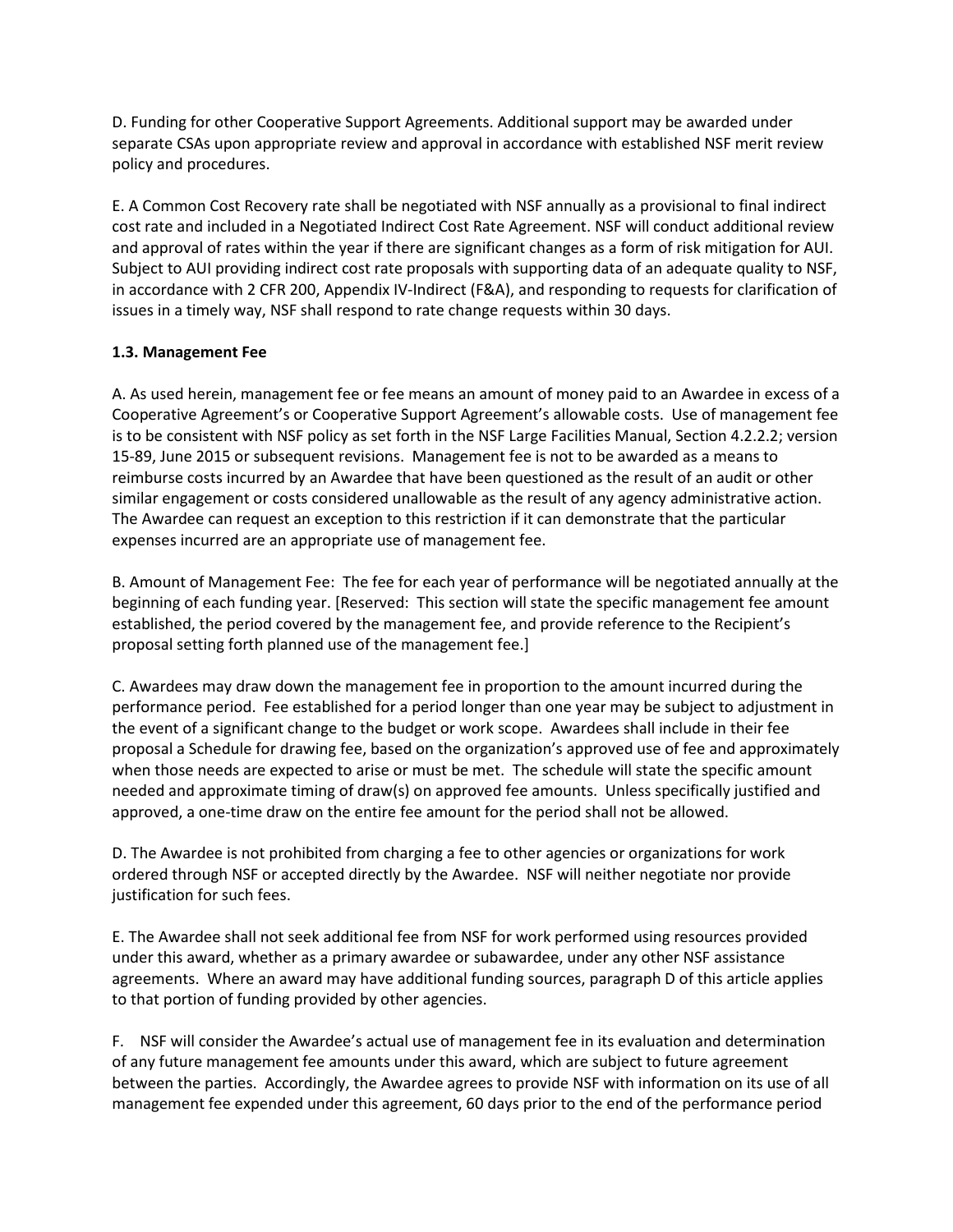covered by the management fee. This information may take the form of a detailed narrative, however, it must include a full listing (itemized schedule) of all expenditures, amounts, purposes, and dates for each expenditure based on the Awardee's records. For management fee expenditures that were incurred prior to the incorporation of this provision into the award, if the Awardee has not retained such information or if information is incomplete or otherwise does not provide sufficient details on the use of management fee under the award, the Awardee will provide all information that is available, and include a satisfactory explanation of the circumstances to the Grants and Agreements Officer.

G. Prohibited Use of Management Fees. Although not an exhaustive list, the following are examples of expenses that are not appropriate uses of a management fee:

- o Alcoholic beverages
- o Tickets to concerts, sporting and other events
- o Vacation or other travel for non-business purposes
- o Social or sporting club memberships
- o Meals or social activities for non-business purposes
- o Meals or social activities for business purposes that are so extravagant as to constitute entertainment
- o Luxury or personal items
- o Lobbying as set forth at 2 CFR § 200.450 and FAR 31.205-22, as appropriate to the recipient type

In addition, costs incurred under the award that are otherwise allowable under the governing cost principles must be classified as direct or indirect charges to the award and shall not be included as proposed management fee elements.

H. NSF will perform fee reviews on a periodic basis (typically annually) to assess the extent to which the Awardee's prior representations and justifications have proven reliable. Reviews on the use of management fee shall be in accordance with Section 4.2.2.2 of the NSF Large Facilities Manual. Failure to reasonably adhere to planned fee uses may result in reduction of agreed management fee amounts under this award.

#### **1.4. Requirements for Contractual Arrangements**

A. Article 58 entitled "Subaward, Subcontracts, or other Contractual Arrangements" of the SFATC-FFRDC is modified to include the following requirements:

1. Definition: As used in this article, the term "contractual arrangement" includes subawards made to sub-recipients regardless of form, all contracts, purchase orders, orders issued under blanket purchase agreements or similar devices and modifications to all the aforementioned to be issued by the Awardee under this agreement with a value that exceeds \$250,000. The Awardee shall not artificially segregate its contractual agreements to lesser dollar amounts for the purpose of circumventing this requirement.

2. Prior Approval and Notification: The Awardee shall obtain the written approval of the NSF Program Officer and Grants and Agreements Officer prior to placing any new contractual arrangement (including subawards) exceeding \$250,000 that was not included in the approved budget. In addition, if any action causes the total amount of an existing contractual agreement to exceed \$250,000 or if any single action results in a change of more than \$250,000 to an existing contractual agreement, the Awardee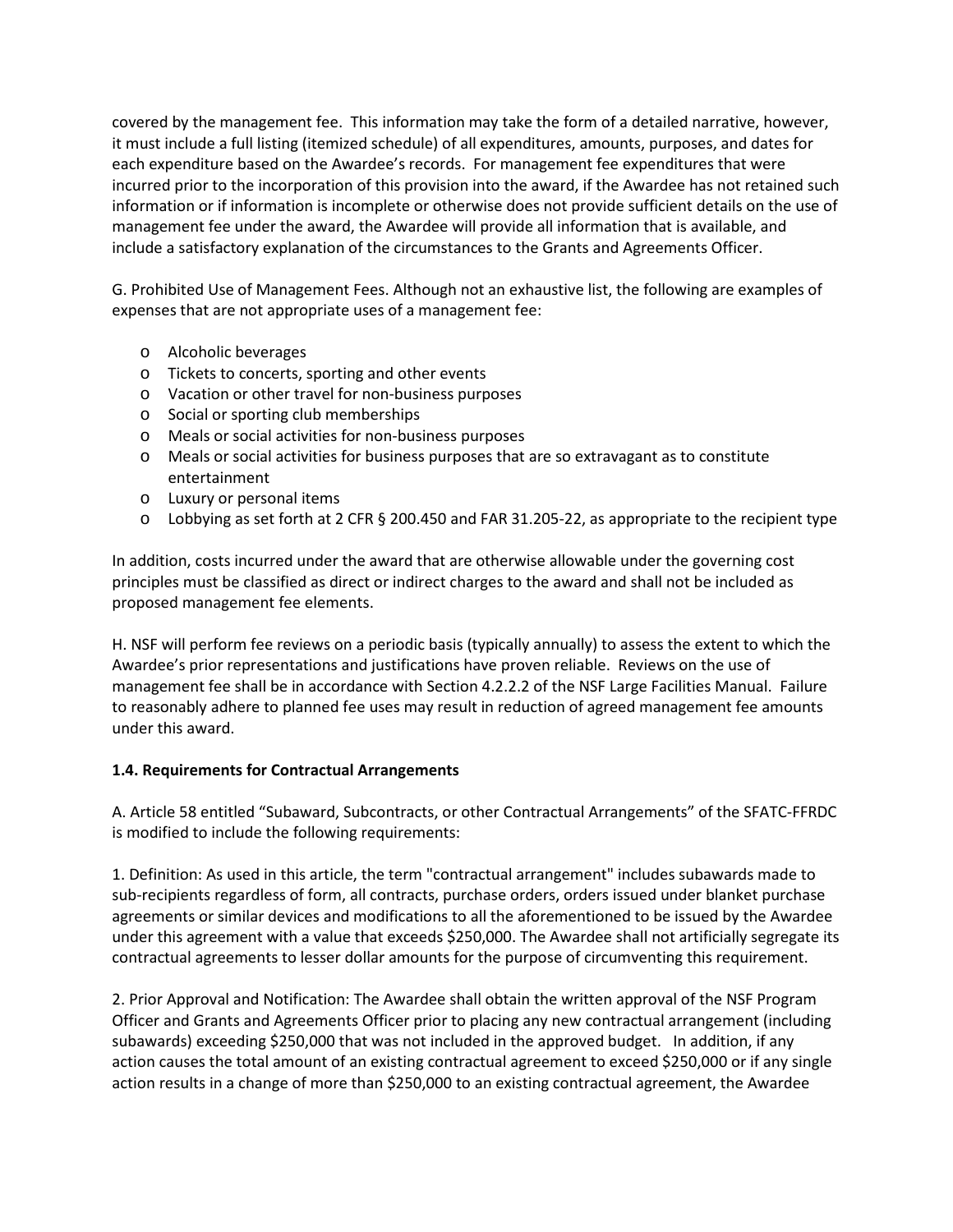must notify the NSF Program Officer and Grants and Agreements Officer by email with a brief explanation of the change.

3. Process for Notification & Request for Approval:

i. The Awardee shall submit electronically, via the FastLane Notifications/Requests module, a request for approval at least 30 calendar days in advance of the anticipated start date for any prior approval required by 1.4.A.2, unless otherwise determined by the NSF Program Officer and Grants and Agreements Officer. Incomplete or insufficient requests will be returned without approval, for proper completion by the Awardee. The documentation will include the proposed contractual document and a memorandum of negotiation which sets forth the principal elements of the purpose, selection procedures and price negotiation, including items, as appropriate, below:

a. A description of the supplies or services required.

b. Identification of the proposed vendor or subawardee, an explanation of why and how the proposed vendor or subawardee was selected, and the details of the competition process for the selection. c. The proposed price of the contractual arrangement, together with the Awardee's cost or price analysis thereof (e.g., adequate price competition, established catalog or market prices or commercial items sold in substantial quantities to the general public, prices set by law or regulation, and/or some other method).

d. Identification of the type of contractual arrangement to be issued.

e. A table showing all applicable flow-down terms and conditions.

f. Where the agreement will be made without competition, the memorandum shall include a detailed justification.

g. Identification of required project (e.g. ALMA management and governance) approvals, if applicable.

ii. Assignment. The Awardee shall insert a clause in all contractual arrangement reserving its right to assign the contractual arrangement to any third party should a successor Awardee be selected by the NSF.

iii. Prompt Notification of Claims: The Awardee shall give the NSF Grants and Agreements Official immediate notice in writing of any legal action or suit filed, and prompt notice of any claim made against the Awardee by any vendor or subawardee which in the opinion of the Awardee may result in litigation, related in any way to this CA, with respect to which the Awardee may be entitled to reimbursement from the Government.

# **1.5. Non-Binding for Third Party Agreements.**

A. The Awardee shall make all commitments in its own name and shall not bind or purport to bind the Government. Except as noted below, the following language shall be included in all agreements with third parties:

"This Agreement does not bind or purport to bind the U.S. Government or the National Science Foundation (NSF), an independent agency of the U.S. Government. Consequently, any claims or disputes arising from or in performance of this Agreement shall solely be between the Parties of this Agreement and no others."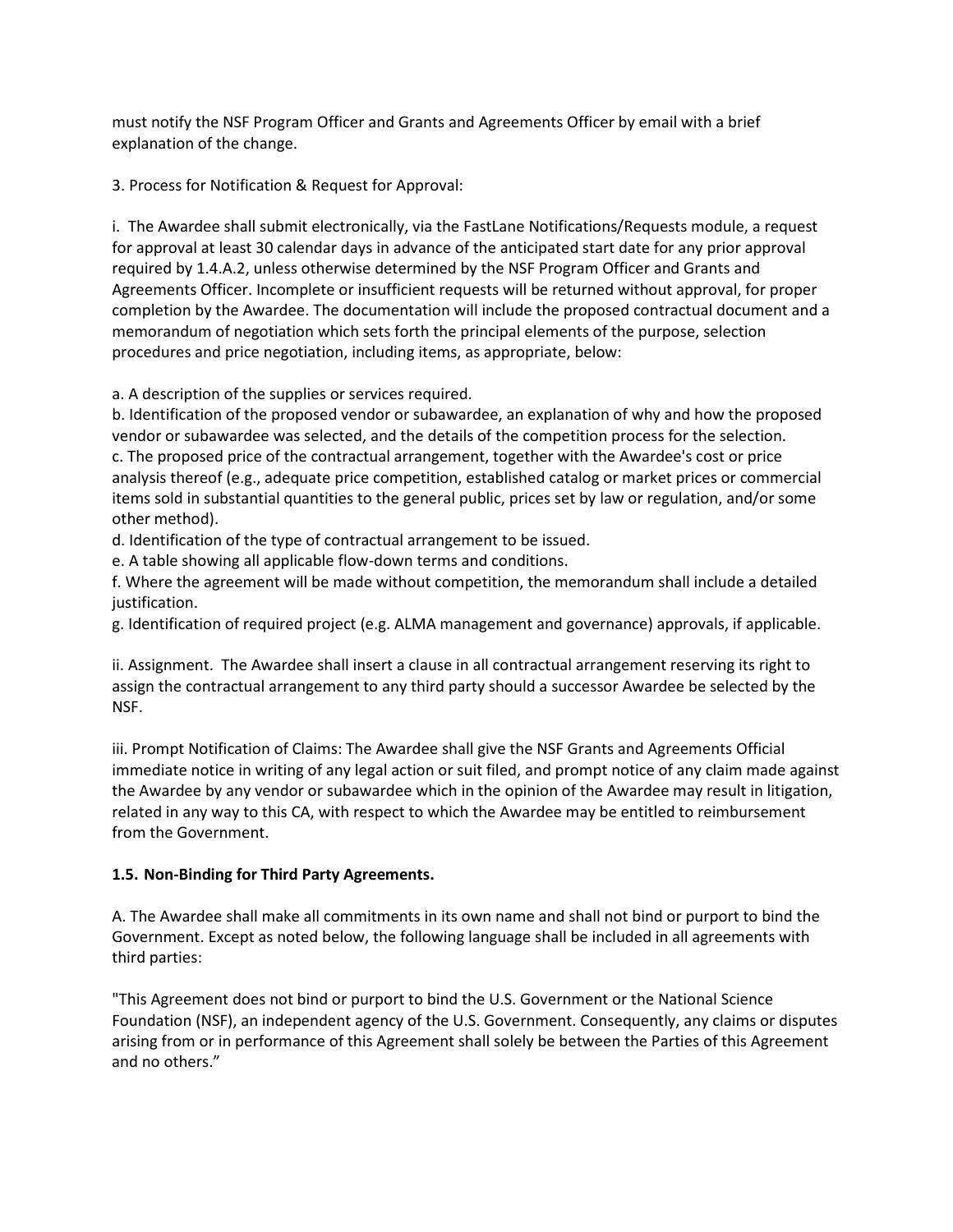B. This language shall not be required for any agreements that incorporate liability clauses from the Federal Acquisition Regulation (FAR).

C. This language shall not be required for any agreements that do not contain funding, or for which the funding originates from a federal source.

D. The Awardee may submit a request to waive this requirement to the Grants and Agreements Officer on a case-by-case basis. NSF will respond to the Awardee within 30 days of the Awardee's submission of a request to waive this provision.

#### **1.6. Property**

A. Real Property and Personal Property:

1. Except for AUI's ownership of intellectual property, NSF shall maintain transferability rights over all real and personal property with a purchase cost over \$25,000 purchased with funds provided by this cooperative agreement or transferred pursuant to 1.6.A.2 of this clause, to either transfer title to the Federal Government or to an eligible third party upon NSF's determination. For equipment funded entirely from Federal award funds, the Awardee shall maintain property standards in accordance with the SFATC-FFRDC Article entitled "Equipment" and as set forth in the 2 CFR Part 200 "OMB Uniform Guidance". For equipment with mixed federal and non-federal funding, the Awardee shall maintain property standards in accordance with 2 CFR 200.313. This clause shall also not be construed to amend the rights and responsibilities granted pursuant to Articles 25 (Copyrighted Material) and 29 (Patent Rights) of the CA-FATC; the Awardee's right to retain the entire right, title and interest to any subject inventions provided under 35 USC 200 et seq. implementing the Bayh-Dole Act; or Awardee's retention of rights, title and interest in applicable Trademarks and Mask Works (as defined by the Semiconductor Chip Protection Act of 1984, and implemented by 17 USC Ch. 9). The government's irrevocable, nonexclusive, paid up, worldwide license includes allowing other Federal awardees to use, but not commercialize, the associated intellectual property.

2. Transfer of Government-owned Equipment from Previous Award. All Government-owned equipment for which the Awardee had accountability under NSF Cooperative Agreement Nos. AST-0223851 and AST-0836064 are hereby transferred to this CA on 1 October 2016, except for equipment specifically associated with the Green Bank and Very Long Baseline Array facilities and identified in the Awardee's transition proposal.

3. Title to Vehicles: Title to motorized vehicles, the cost of which has been funded entirely from funds provided to the Awardee through this CA or transferred pursuant to 1.6.A.2 of this clause, vests with the Government. The Awardee acknowledges that NSF must satisfy its compliance obligations under federal motor vehicle policies. In cases where Government-owned vehicles are purchased, the Awardee must adhere to Federal Management Regulation 41 CFR 102-34, Motor Vehicle Management.

4. Financial Statement Disclosure: If the Awardee anticipates having Government owned Real and Personal Property in aggregate value of over \$100 Million, the Awardee must disclose the total book value of individual NSF-Government-owned Real and Personal Property assigned to its custody under this award as a separate line item in the balance sheet or as a footnote in the audited financial statements. The listing should include all NSF-Government-owned Real and Personal Property purchased or constructed, including land and buildings under the award or acquired by screening excess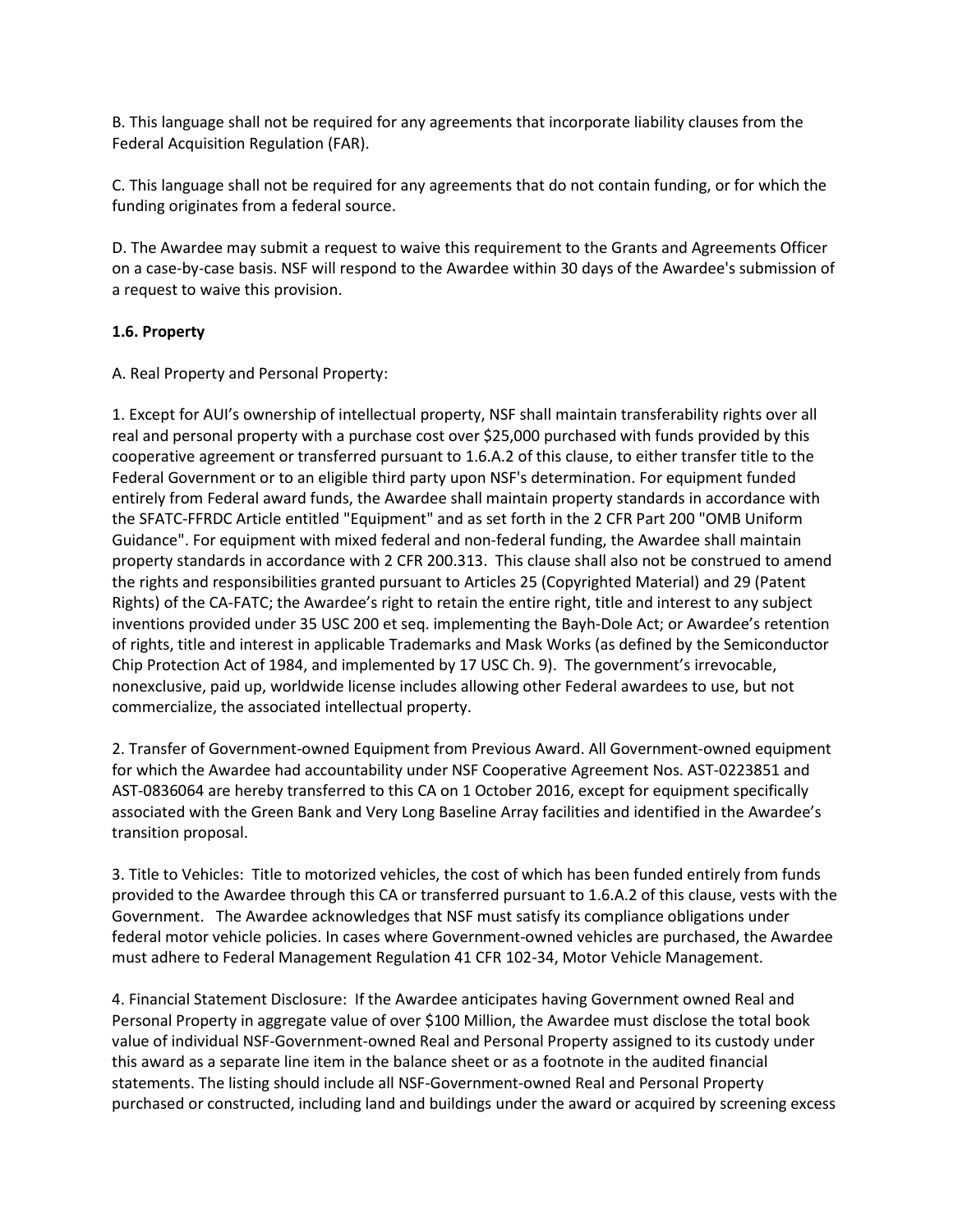through the General Services Administration (GSA). Book value is defined as the original cost of the asset less any depreciation or amortization expense incurred as of the audited Balance Sheet date. A copy of the organization's most recent audited financial statements should be submitted electronically to fsrpts@nsf.gov and must be received no later than August 15 each year, effective August 2014. If financial statements are not available electronically, a paper copy should be submitted to:

National Science Foundation Division of Financial Management Attention: Accounting Operations Branch 4201 Wilson Boulevard, II-605 Arlington, VA 22230

B. Awardee-Owned Real Property and Personal Property in Chile:

1. Awardee Obligations. All contractual agreements for the purchase and operation of buildings and land without limitation are listed as follows:

- a) AUI's share of the ownership of the Chilean company, Radioastronomy Chajnantor Limitada (RCL), which has been granted a land concession by the Government of Chile for the right to use the site on which the ALMA Array Operation Site is located.
- b) AUI's share of the ownership of the land on which the ALMA Operations Support Facility (OSF) is located.

2. Transfer of Awardee-Owned Property. All buildings, building improvements, land and its improvements described in paragraph 1.6.B.1 of this clause are owned by the Awardee and are subject to the terms of the respective financing agreements. In the event that this CA is not renewed, these properties shall be transferred to a successor awardee at the request of NSF, subject to the mutual agreement of the Awardee and the successor awardee on the terms of the transfer agreement (such agreement shall not be unreasonably withheld and shall be made in recognition that the Awardee's share of the initial purchase was funded entirely with NSF award funds), notification to the Government of Chile, and with the consent of the co-owners of RCL.

C. Lease or Purchase of Additional Space. Article 55 entitled "Lease or Purchase of Additional Space" of the SFATC-FFRDC is hereby deleted in its entirety and replaced with the following:

a. Approval by the NSF Program Officer and the Grants and Agreements Officer is required prior to:

1. The lease or purchase of additional space whose total purchase price, or annual lease cost, is in excess of \$50,000;

2. Acquiring real property or interest therein with direct or indirect Federal funds provided under this Agreement;

3. Issuing, refinancing or altering bonds used to finance the acquisition of real property; or

4. Establishing new facilities.

b. A lease/purchase analysis for proposed space must be conducted in accordance with the requirements of 2 CFR 200.318 "General Procurement Standards."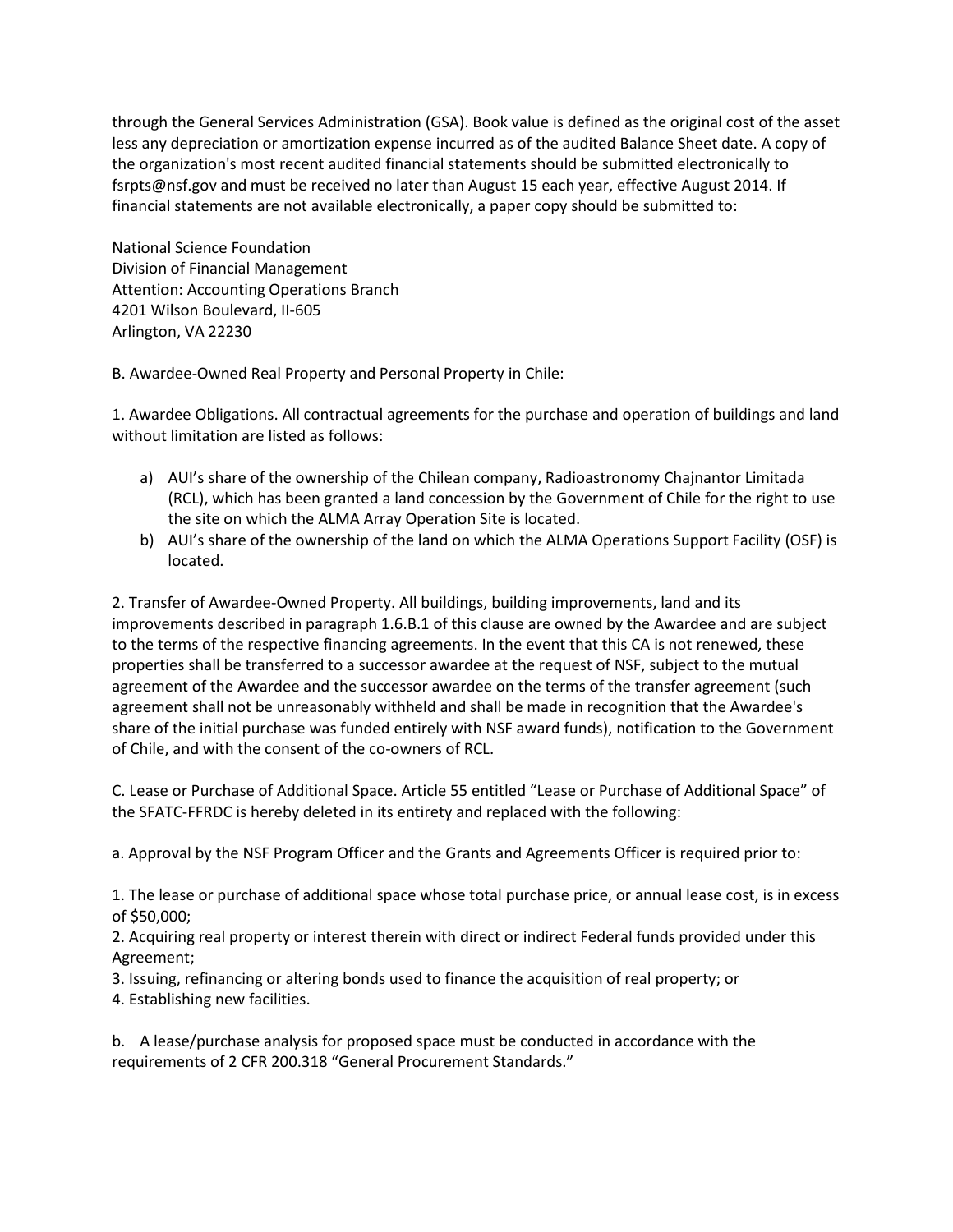Requests for NSF approval shall include justifying documentation sufficient to assess the request, as applicable.

### **1.7. Public Availability of Data Produced Solely for Scientific Activities**

Data produced solely for scientific purposes, whether by staff or visiting scientists, will become publicly available within a reasonable time limit. Awardee will determine and impose appropriate conditions on users of the facility to assure public availability of all such data.

### **1.8. Rights in Data Necessary for the Operation and Management of the NRAO facilities:**

A. Rights in Data Necessary for Operation and Management. Notwithstanding CA-FATC Article 25, entitled "Copyrighted Material," or any other clause of this agreement, the Awardee grants to the NSF in perpetuity the right to use and reproduce data that originated under this award or prior awards subsumed into or superseded by this CA without charge or additional expense (except for whatever reasonable costs are incurred by the awardee to reproduce the data) as necessary for the operation and management of the NRAO facilities. This includes the right to make such data available to any party interested in competing for any subsequent award to operate and manage the NRAO facilities, and any Awardees the National Science Foundation selects as a result of these competitions.

B. Data Types. The types and kinds of data deemed necessary for the operation and management of the NRAO facilities, includes, but is not limited to:

- 1. Preventive maintenance and calibration guides, histories, and agreements
- 2. Operating manuals, policies, and similar plans
- 3. NSF reports and annual work plans
- 4. Schedules
- 5. Data repository, and all supporting documentation and software
- 6. Software and manuals
- 7. Inventories
- 8. Document indexes
- 9. Subawards, subcontracts, and vendor agreements
- 10. Operations reports, including data on performance metrics
- 11. Safety Manuals
- 12. Memoranda with third parties
- 13. Facility and instrument drawings (including design, shop and as-built drawings), designs and specifications
- 14. Schematics
- 15. Warranty data

C. Data Produced Solely for Scientific Purposes. Rights acquired by the NSF under this clause do not include rights to any data produced solely for scientific purposes.

D. Prior Approval for Data Not Originating Under the Award. The Awardee must seek NSF approval to introduce data that was not originated under this award if such data will be critical to operating and/or managing NRAO. In part, NSF will consider any limitations on transferability of the data to a future awardee, as well as potential complications of any proprietary claims to the data prior to approving its use.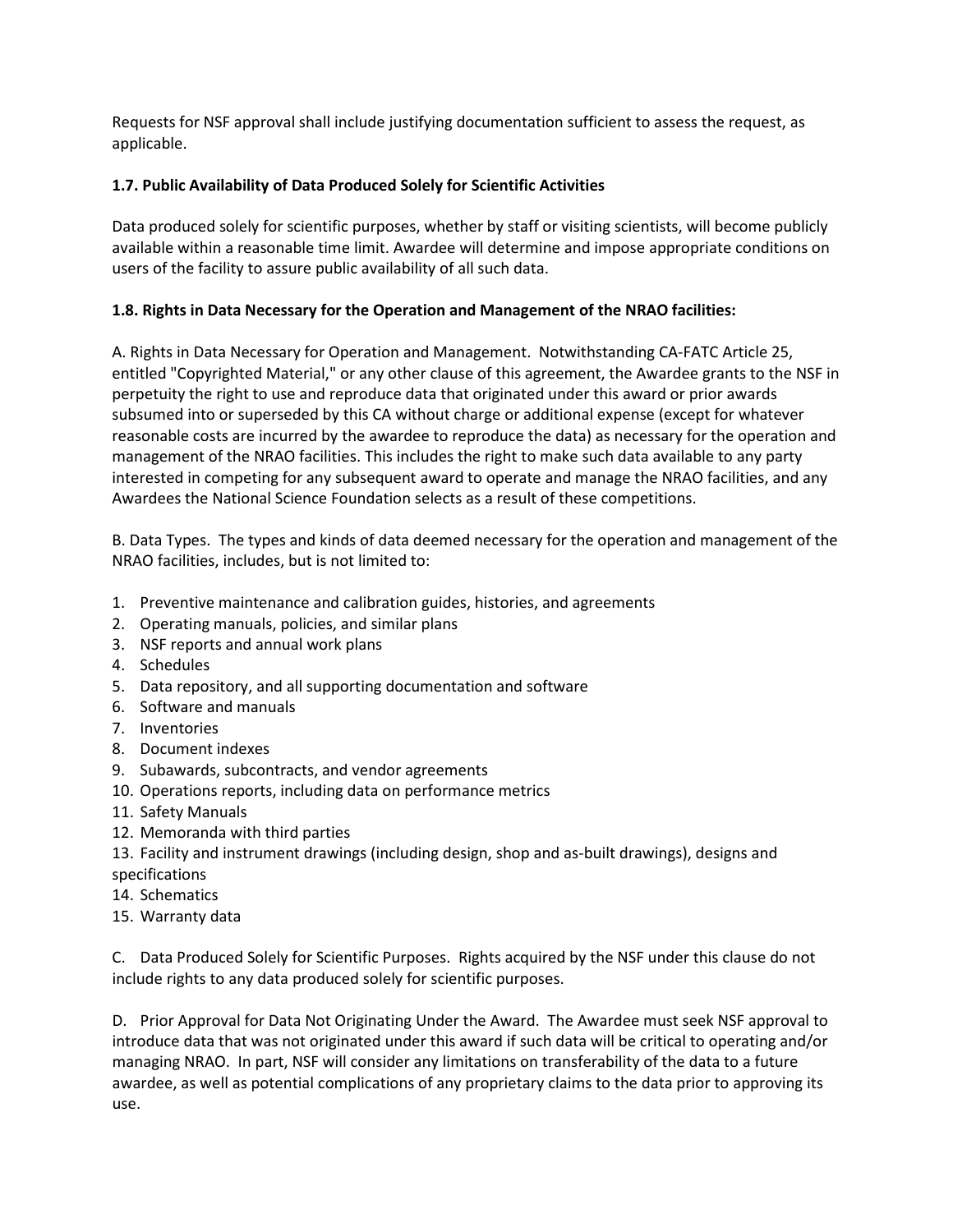E. Flow-down Requirements. The Awardee shall ensure that the requirements of this clause flow down to all subawardees, subcontractors and vendors at all tiers.

# **1.9. Collaboration and Outside Funding Sources**

A. It is sometimes appropriate for funding to be provided to the Awardee by other NSF Programs or other organizations, including Federal and State agencies in support of their missions or in support of mission-related staff research. It is also recognized that it may be appropriate for Awardee personnel or Awardee-managed facilities to be used for NSF and non-NSF projects that are compatible with NSF strategy, or otherwise deemed to be in the broad national interest. Such activities, however, shall be approved by NSF as described below, and not impact negatively on NSF-sponsored activities to be performed under this Agreement, as described in the annual Program Operating Plan. FAR 35.017(a) (2) states that it is not the Government's intent that an FFRDC use its privileged information or access to its facilities to compete with the private sector. Accordingly:

1. New Collaborative and Partnership Effort Notification. The Awardee shall contact the NSF Program Officer prior to any Awardee commitments being made concerning new collaborative or partnership efforts, where such commitments could affect activities performed under this agreement, or impact or involve NRAO personnel or facilities.

2. Other Funding Source Notification. The Awardee shall request written approval from the NSF Program Officer prior to submitting to any other NSF program or any other organization (including Federal, State, or local agencies) any proposal exceeding \$100,000 per year or a total amount of \$250,000 or more that involves or impacts NRAO personnel or facilities, and prior to making any Awardee commitments with regard to any new collaborative and partnership efforts, where such commitments could affect activities performed under this agreement, or impact or involve NRAO personnel and facilities.

The request shall include:

- i. The proposal or collaborative title
- ii. Name of the agency, program, or organization
- iii. Name of the cognizant official at the agency, program, or organization
- iv. Reasons for seeking outside funds or collaborations
- v. Impact of the project on NRAO personnel, facilities and/or activities under this agreement
- vi. Number of person months devoted to the project by the Awardee Key and Other Personnel, senior scientists and senior engineers
- vii. Total level of outside support being sought
- viii. Level of NSF/Awardee co-sponsorship, if any
- ix. Copies of the transmittal letter to the potential sponsor, the associated budget, and an abstract of the proposed work

3. Upon notification from the sponsor that the proposed work is to be funded, the Awardee shall forward to NSF a final statement of work, a final budget and any modifications to the documentation of the criteria described in paragraph 1.9.A.2 of this clause in response to the review. NSF may conduct retrospective reviews of such proposals; the Awardee shall maintain files of all such proposals to be available to NSF on request.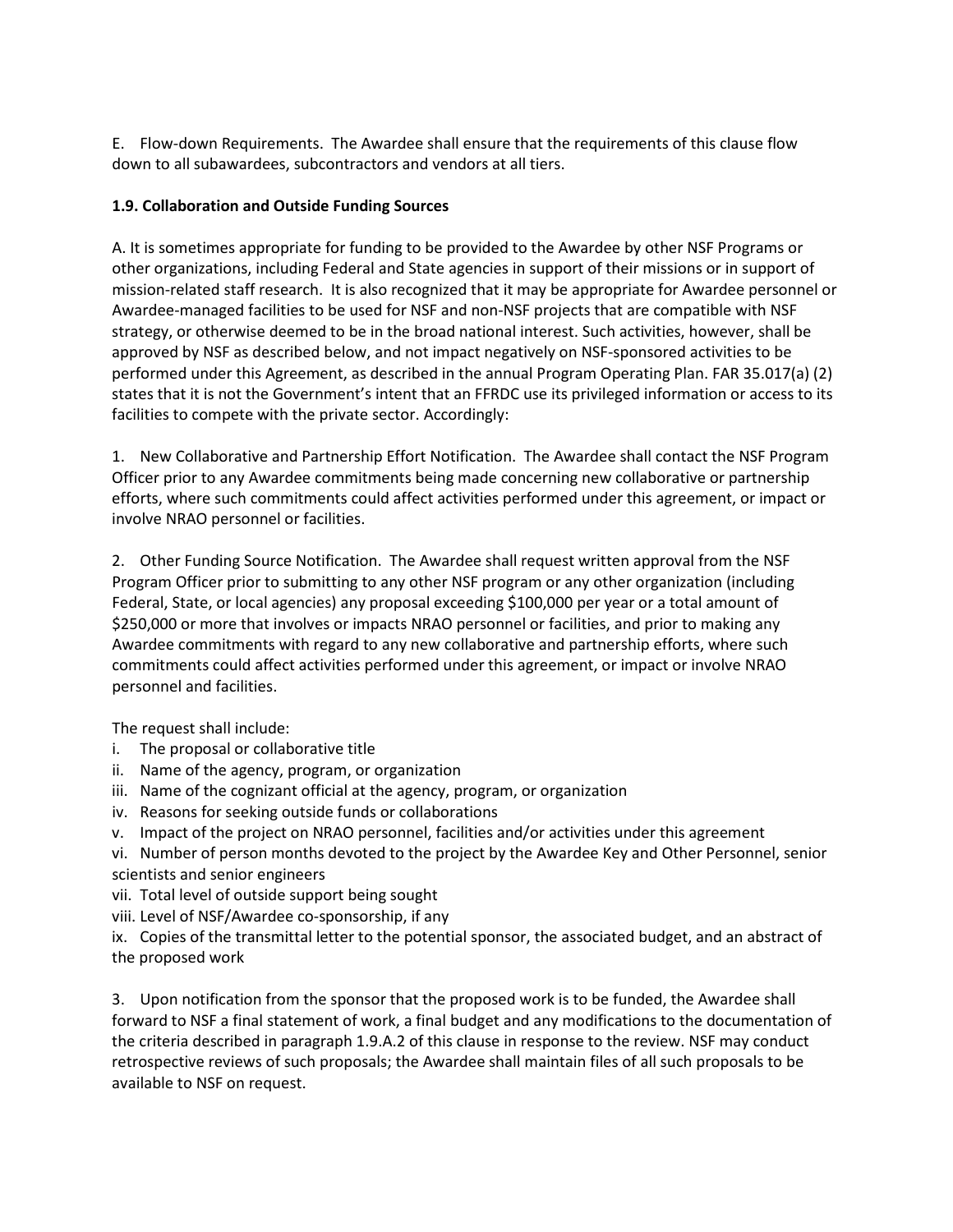B. Special Projects. It is recognized that NSF may approach the Awardee to request NRAO take on additional projects and work tasks outside the scope of this cooperative agreement, which are funded by AST or other sources. Upon receiving written approval from the NSF Program Officer, these special projects and work tasks will be proposed to NSF, will be reviewed under established NSF merit review policy and procedures, and if funded, will be awarded through additional CSAs under this cooperative agreement.

C. Foreign Commitments. CA-FATC Article 51 entitled "Partnerships with Foreign Collaborators" is hereby deleted in its entirety and replaced with the following:

1. The Awardee shall provide written notification to the NSF Program Officer prior to entering into any mutually agreed arrangements with foreign collaborators, including foreign governments, corporations, non-profit organizations, universities or other organizations.

2. The Awardee shall maintain a list identifying all such written commitments to foreign governments, corporations, non-profit organizations, universities and other foreign organizations that involve the use of NRAO personnel, facilities and /or services. The form and functionality of this list will be determined by the parties to this CA. The NSF Program Officer and Grants and Agreements Officer shall have access to this list and may require reporting as necessary.

3. This provision is not intended to require notifications to NSF of the routine use of Awardee services and facilities by foreign investigators or foreign students, or the routine use of foreign facilities by NRAO personnel in accordance with the Awardee's standard policies and procedures.

D. Purchase of Services. The Awardee will notify the NSF Program Officer for review and comment of its intent to purchase business, administrative, and technical services from NRAO to support any additional project that will be funded outside of this CA and conducted outside NRAO. The notification will include sufficient information to allow the NSF Program Officer and the Grants and Agreements Officer to assess the impact of the service purchase arrangement on NRAO operations. Any services that are purchased with outside funding must include full cost recovery for NRAO. The Awardee will include in its Annual Management Report to NSF a report of any active arrangements to purchase services outside of this CA, and this report will be used to monitor the ongoing impact of service purchase arrangements on NRAO.

E. Acceptance and Monitoring. As part of NSF's oversight obligations, NSF will monitor the extent of the Awardee's obligations involving use of NRAO personnel and/or facilities for non-AST funded projects.

# **1.10. News Releases**

CA-FATC Article 28 entitled "Publications", paragraph b. "News Releases", is deleted and replaced with the following:

The Awardee shall notify the NSF Program Officer or designee prior to issuing news releases concerning NSF-supported activities.

# **1.11. Awardee Policies and Procedures, Records and Document Management**

A. Consistency. The Awardee's policies and procedures shall comply with the terms of this agreement.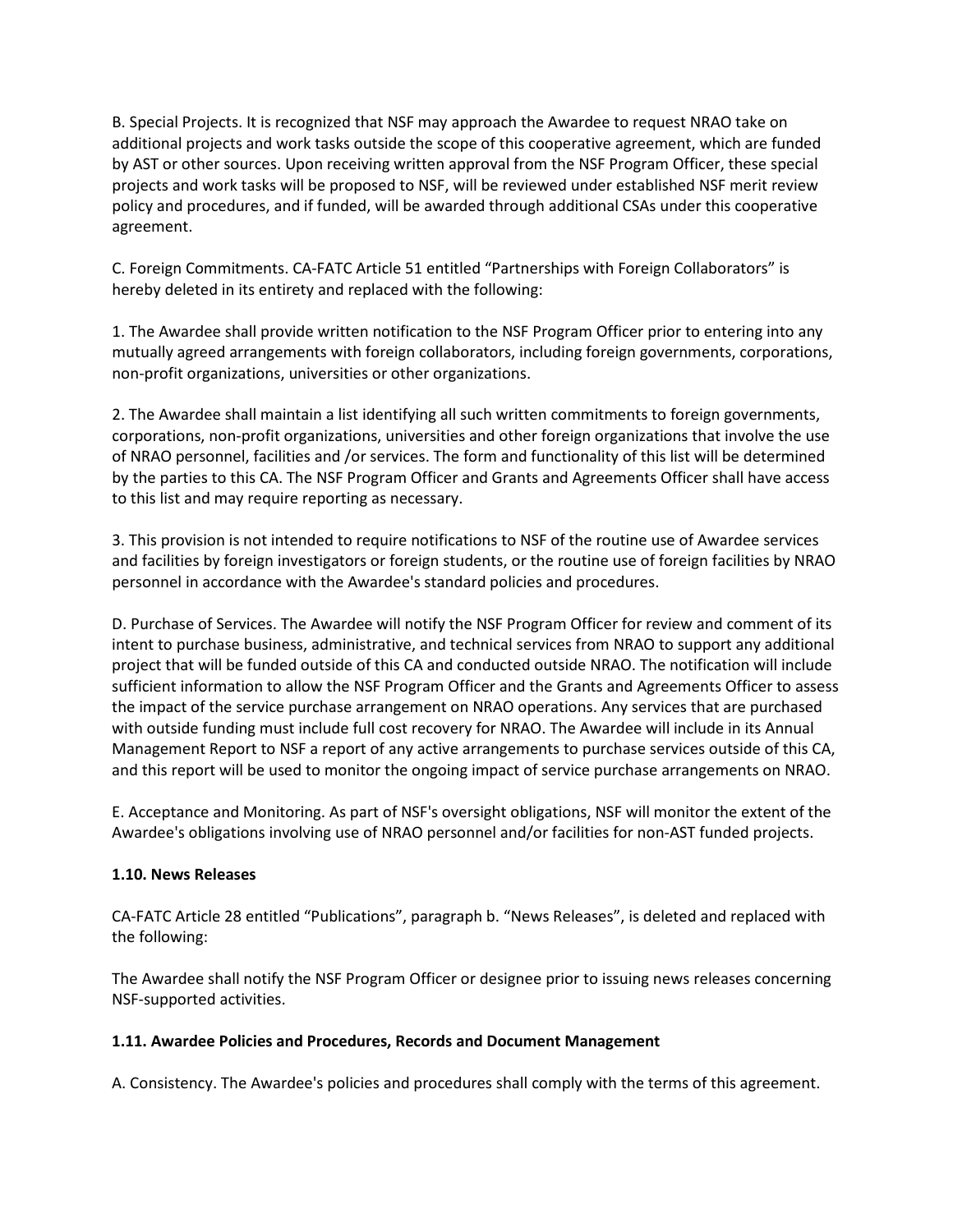B. Electronic Access. The Awardee shall develop and maintain a records and document management system that is web based with secure access. This system shall contain all important records and documents, including but not limited to management and operations policies and procedures manuals that are accessible to the NSF Program Officer and the Grants and Agreements Officer. The content of the system shall be mutually agreed among the Awardee and the NSF Program Officer, and the NSF Grants and Agreements Officer.

Changes. Any substantive changes to the Awardee's policies in the areas of: (a) personnel matters, such as employment and recruitment, salaries and benefits, and outside employment; (b) visitors; (c) use of NRAO facilities and services; (d) intellectual property; and (e) other policies related to scientific programs and staff shall be forwarded, with a statement of the reasons for the proposed changes, to the NSF Program Officer for review and comment. The NSF Program Officer shall provide comment to the Awardee within thirty (30) days of receipt of the proposed changes to the policies and procedures. Should NSF fail to respond within that period, Awardee may assume that the changes are acceptable to NSF without further review. The NSF Program Officer shall be notified electronically when the policy is issued in its final form and is accessible on the Internet.

# **1.12. Notice to the Government of Labor Disputes**

A. If the Awardee has knowledge that any actual or potential labor dispute is delaying or threatens to delay the timely performance of this agreement, the Awardee shall immediately give notice, including all relevant information, to the Grants and Agreements Officer.

B. The Awardee agrees to insert the substance of this clause, including this, in any subcontract to which a labor dispute may delay the timely performance of this agreement; except that each subcontract shall provide that in the event its timely performance is delayed or threatened by delay by any actual or potential labor dispute, the subcontractor shall immediately notify the next higher tier subcontractor or the prime Awardee, as the case may be, of all relevant information concerning the dispute.

#### **1.13. Health, Safety and Security**

A. The Awardee shall take all reasonable precautions in the performance of the work under this CA to protect the health and safety of employees and of members of the public from all hazards and to minimize danger to life and property, and shall comply with all applicable health, safety, and fire protection laws, regulations, and requirements.

B. The Awardee shall maintain an accurate record of all cases of death, occupational disease or injury arising out of, or in the course of, employment incident to performance of the work under this CA. In addition, the Awardee shall promptly furnish the NSF Program Officer and the Grants and Agreements Officer with the details of any deaths, serious occupational diseases, injuries resulting in permanent handicaps, and major accidents occurring in connection with this CA.

C. The Awardee shall maintain an accurate record of all security incidents. In addition, the Awardee shall promptly furnish the NSF Program Officer and the Grants and Agreements Officer with the details of any major security incidents that involve facilities or personnel.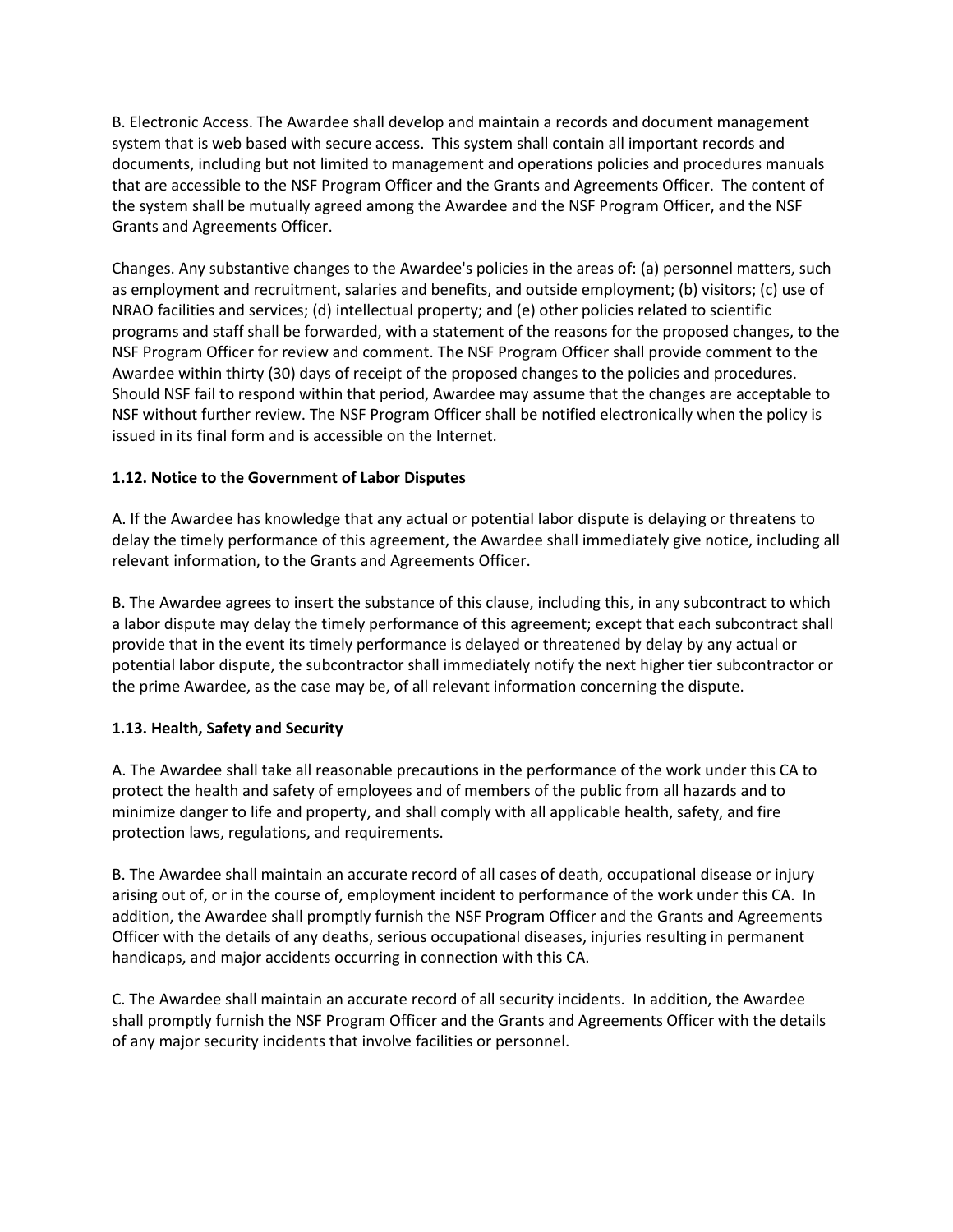#### **1.14. Information Security**

In accordance with SFATC-FFRDC Article 63 entitled "Information Security" the Awardee shall submit a written summary of its IT security program to the NSF Program Officer within six months of the effective date of this agreement. Any significant changes to this IT security program shall be summarized in the Awardee Annual Management Report submitted per the requirements of the CSA.

### **1.15. Energy Conservation**

A. In accordance with Executive Order (EO) 13693, the Awardee shall provide complete, legible electronic copies of invoices for utilities and waste disposal and recycling services on an annual basis to the NSF Sustainability Officer, at nsfsustainability@nsf.gov. Invoice copies are due by March 31 each year and should cover twelve months, from October 1 through September 30 of the prior year, or sufficient to account the twelve consecutive month period most closely approximating the U.S. Government Fiscal Year. This requirement applies to all federally-owned buildings that are: 1) located in the United States or its territories; 2) more than 10,000 square feet in size; and 3) currently used as office, laboratory, information technology room or center, or dormitory space.

B. Utility invoices include consumption and costs for gas, electricity, steam, hot water, and chilled water. The awardee should not provide utility invoices for warehouse space, or any other building that does not meet the criteria above, unless the charges are not separate, or unless the building is also used as occupied office space. The awardee shall indicate whether each building has one or more separate utility meters specific to that building only.

C. Waste disposal invoices shall include the amount and cost of waste removed by waste disposal services for disposal in landfills or by incineration. For reporting purposes, material collected for recycling is not counted as disposed waste; invoices for recycling may be provided, or the costs may be itemized, separately. Waste disposal and recycling invoices may cover services for the facility as a whole, rather than for individual buildings.

D. NSF will use the data for internal monitoring of sustainability activities and shall retain the data as part of the mandated reporting and property management operational cost records. The data may also be provided to the Office of Management and Budget (OMB) and the Council on Environmental Quality (CEO/OFEE) to document cost savings from facility improvements.

# **1.16. Environmental Compliance**

Before engaging in any activity that the Awardee reasonably believes may result in environmental impacts that were not previously assessed by NSF, the Awardee must alert NSF of the proposed activity to allow NSF to determine whether NSF has any environmental compliance obligations under federal environmental laws, including the National Environmental Policy Act, 42 U.S.C. §§ 4321, et seq., the National Historic Preservation Act, 54 U.S.C. § 306108 (previously codified at 16 U.S.C. §§ 470, et seq.), and the Endangered Species Act, 16 U.S.C. §§ 1531, et seq. If NSF determines an environmental compliance obligation exists, the Awardee shall:

1) cooperate to the fullest extent possible with NSF's efforts to meet those obligations; and 2) undertake no proposed activity unless NSF has satisfied the NSF environmental compliance obligation(s) and authorized the Awardee to proceed.